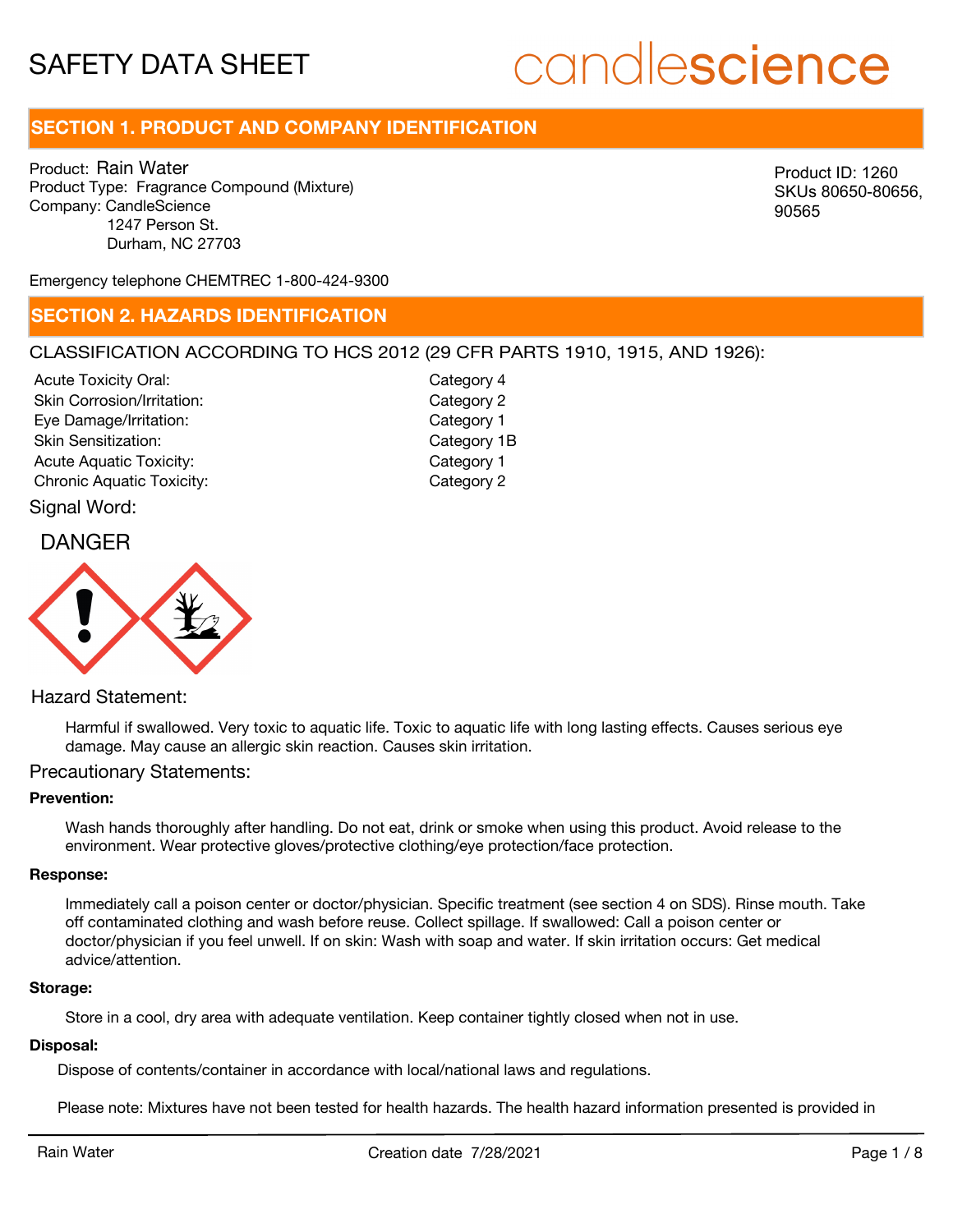# candlescience

accordance with US 29 CFR 1910.1200 and is based on the testing of individual components which have been shown to cause or may cause these health effects when tested at higher concentrations or at full strength.

## **SECTION 3. COMPOSITION/INFORMATION ON INGREDIENT**

| Hazardous components                             | CAS No.        | Weight %   |
|--------------------------------------------------|----------------|------------|
| Benzyl benzoate                                  | $120 - 51 - 4$ | $10 - 20$  |
| Benzyl salicylate                                | 118-58-1       | $10 - 20$  |
| Phenethyl alcohol                                | $60 - 12 - 8$  | $10 - 20$  |
| Linalool                                         | 78-70-6        | $5 - 10$   |
| Hydroxycitronellal                               | 107-75-5       | $5 - 10$   |
| Acetyl cedrene                                   | 32388-55-9     | $1 - 5$    |
| Hexyl cinnamic aldehyde                          | $101 - 86 - 0$ | $1 - 5$    |
| 2-Methyl-3-(p-isopropylphenyl)propionaldehyde    | 103-95-7       | $1 - 5$    |
| Geraniol                                         | 106-24-1       | $1 - 5$    |
| dl-Citronellol                                   | 106-22-9       | $1 - 5$    |
| 2-Isobutyl-4-methyltetrahydro-2H-pyran-4-ol      | 63500-71-0     | $1 - 5$    |
| Piperonal                                        | 120-57-0       | $\leq 1$   |
| 1-(1,1,2,3,3,6-hexamethyl-2H-inden-5-yl)ethanone | 15323-35-0     | $\leq 1$   |
| Dihydromyrcenol                                  | 18479-58-8     | $\leq 1$   |
| Eugenol                                          | $97 - 53 - 0$  | $\leq 1$   |
| Orange terpenes                                  | 68647-72-3     | $\leq 1$   |
| Dimethyl Anthranilate                            | $85 - 91 - 6$  | $\leq 1$   |
| Petitgrain oil                                   | 8014-17-3      | $\leq$ 1   |
| <b>Isobutyl Salicylate</b>                       | $87 - 19 - 4$  | $\leq 1$   |
| Benzyl alcohol                                   | $100 - 51 - 6$ | $\leq 1$   |
| Lemon oil                                        | 8008-56-8      | $\leq 1$   |
| Amyl salicylate                                  | 2050-08-0      | $\leq 1$   |
| (E)-beta-damascone                               | 23726-91-2     | $\leq 0.1$ |
| Ethyl vanillin                                   | 121-32-4       | $\leq 0.1$ |
| Cinnamyl Propionate                              | 103-56-0       | $\leq 0.1$ |
| Cinnamyl alcohol                                 | $104 - 54 - 1$ | $\leq 0.1$ |
| Benzyl acetate                                   | $140 - 11 - 4$ | $\leq 0.1$ |
| Damascone Alpha                                  | 24720-09-0     | $\leq 0.1$ |
| Coumarin                                         | $91 - 64 - 5$  | $\leq 0.1$ |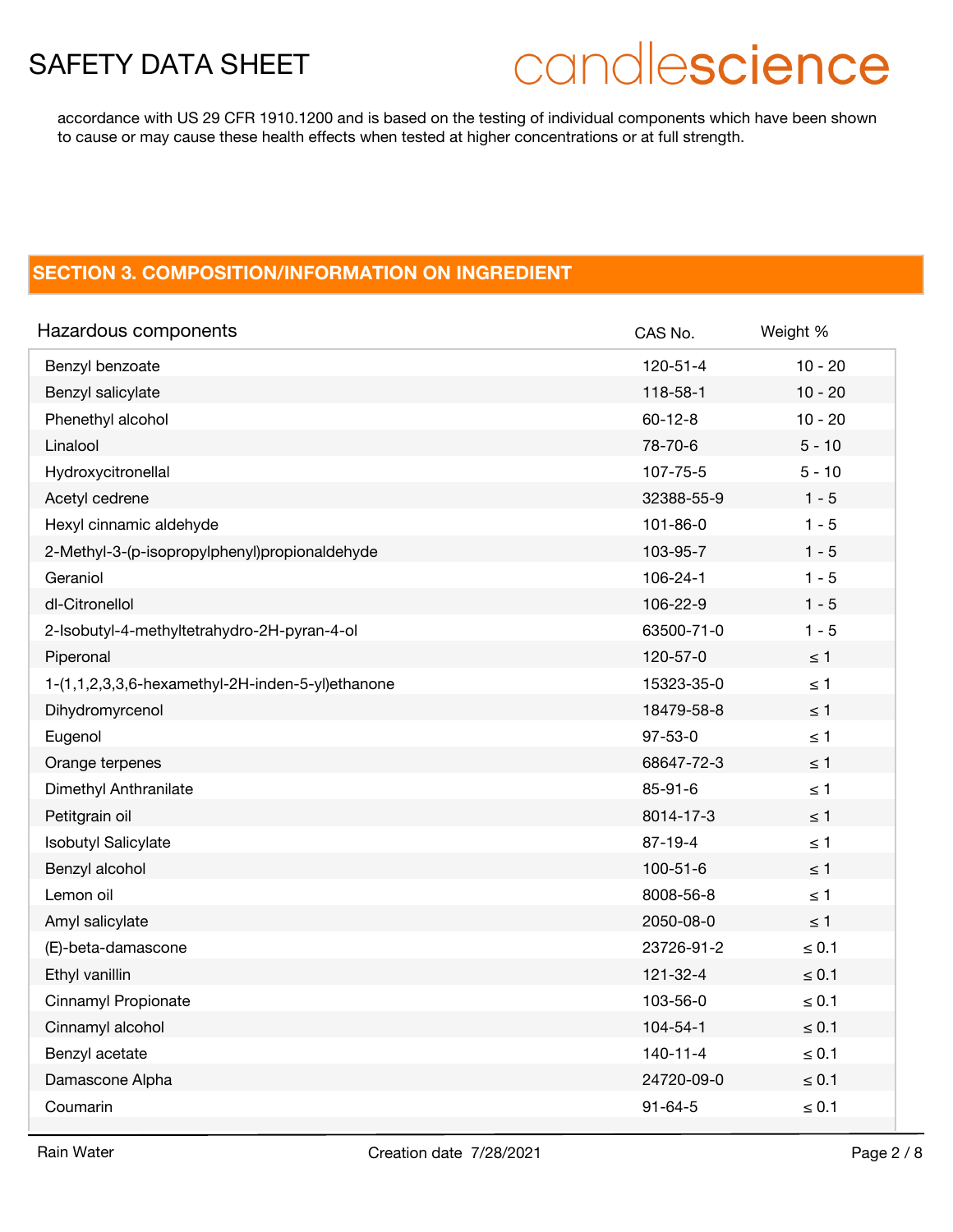# candlescience

| 4-tert-Butyl cyclohexyl acetate | 32210-23-4     | $\leq 0.1$ |
|---------------------------------|----------------|------------|
| cisJasmone                      | 488-10-8       | $\leq 0.1$ |
| Phenethyl acetate               | 103-45-7       | $\leq 0.1$ |
| <b>Phenethyl Propionate</b>     | $122 - 70 - 3$ | $\leq 0.1$ |

## **SECTION 4. FIRST AID MEASURES**

### Inhalation:

If inhaled, remove to fresh air. Seek medical attention immediately.

### Skin contact:

Wash affected areas with soap and water. Seek medical advice if symptoms persist or develop. Remove contaminated clothes and wash before reuse.

### Eye contact:

Flush eyes with water for at least 15 minutes. Remove contact lenses. Seek medical advice if symptoms persist or develop.

Ingestion:

Do not induce vomiting unless advised by poison control or physician. Never give anything by mouth to an unconscious person. Seek medical attention immediately. Rinse mouth with water.

### Most important symptoms:

N/A

Indication of immediate medical attention:

N/A

General information:

If medical advice/attention is needed, have this safety data sheet or label at hand and seek medical advice immediately.

### **SECTION 5. FIREFIGHTING MEASURES**

Suitable extinguishing media:

Foam, carbon dioxide, or dry chemical.

### Unsuitable extinguishing media:

Avoid use of water in extinguishing fires.

### Specific hazards:

During fire, gases hazardous to health may be formed. Do not allow run-off from fire fighting to enter drains or water courses.

Special fire fighting procedures:

Wear self-contained breathing apparatus for firefighting. Move containers from fire area if it can be done safely. Use water spray jet to protect personnel and to cool endangered containers.

## **SECTION 6. ACCIDENTAL RELEASE MEASURES**

Personal precautions, protective equipment and emergency procedures: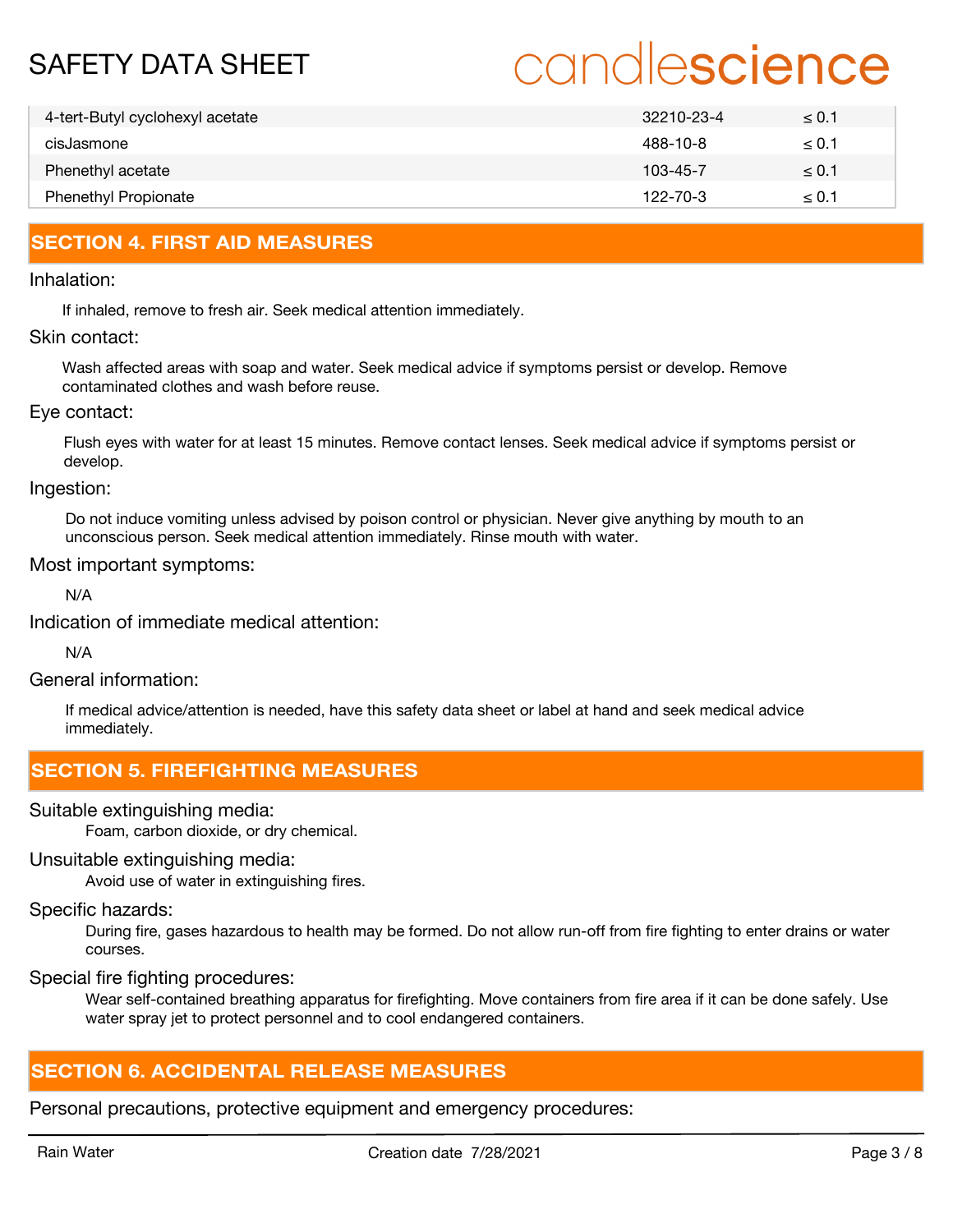# candlescience

Evacuate personnel to safe areas. Remove all sources of ignition. Ensure adequate ventilation. Keep people away from and upwind of spill/leak. Wear appropriate protective equipment and clothing during clean-up.

### Environmental precautions:

Do not allow to enter into soil/subsoil. Do not allow to enter into surface water or drains. Dispose of in accordance with local regulations. Local authorities should be advised if significant spillage cannot be contained.

### Methods and materials for containment and cleaning up:

Soak up with inert absorbent material (e.g. sand, silica gel, vermiculite). Keep in suitable and closed containers for disposal. Clean contaminated floors and objects thoroughly while observing environmental regulations.

### **SECTION 7. HANDLING AND STORAGE**

### Precautions for safe handling:

Avoid contact with skin and eyes. Avoid prolonged inhalation of vapors. Wash hands and other exposed areas with mild soap and water before eating, drinking or smoking and when leaving work. Handle in accordance with good industrial hygiene and safety practices.

### Conditions for safe storage, including any incompatibilities:

Store in tightly closed and upright container in a cool, dry, ventilated area. Store away from light, heat, and sources of ianition.

### **SECTION 8. EXPOSURE CONTROLS/PERSONAL PROTECTION**

### Exposure Guidelines:

US WEEL: Benzyl alcohol (CAS 100-51-6) TWA 10ppm (44.2 mg/m<sup>3</sup>)

ACGIH: dl-Citronellol (CAS 106-22-9) TWA 5 ppm

ACGIH: Geraniol (CAS 106-24-1) TWA 5 ppm

ACGIH: Benzyl acetate (CAS 140-11-4) TWA 10 ppm

CAL PEL: Benzyl acetate (CAS 140-11-4) PEL 10ppm (61 mg/m<sup>3</sup>)

### Appropriate Engineering Controls:

### **Ventilation:**

Use engineering controls to maintain airborne levels below exposure limit requirements or guidelines. If there are no applicable exposure limit requirements or guidelines, use only with adequate ventilation. Local exhaust ventilation may be necessary for some operations.

### Personal Protective Equipment:

### **Eye protection:**

Ensure that eyewash stations and safety showers are close to the workstation location. Chemical resistant goggles must be worn.

### **Hand protection:**

Wear chemical resistant gloves suitable for this material as determined by a hazard assessment. Gloves should be discarded and replaced if there is any indication of degradation or chemical breakthrough.

### **Skin and body protection:**

Wear protective clothing suitable for this material as determined by a hazard assessment.

### **Respiratory protection:**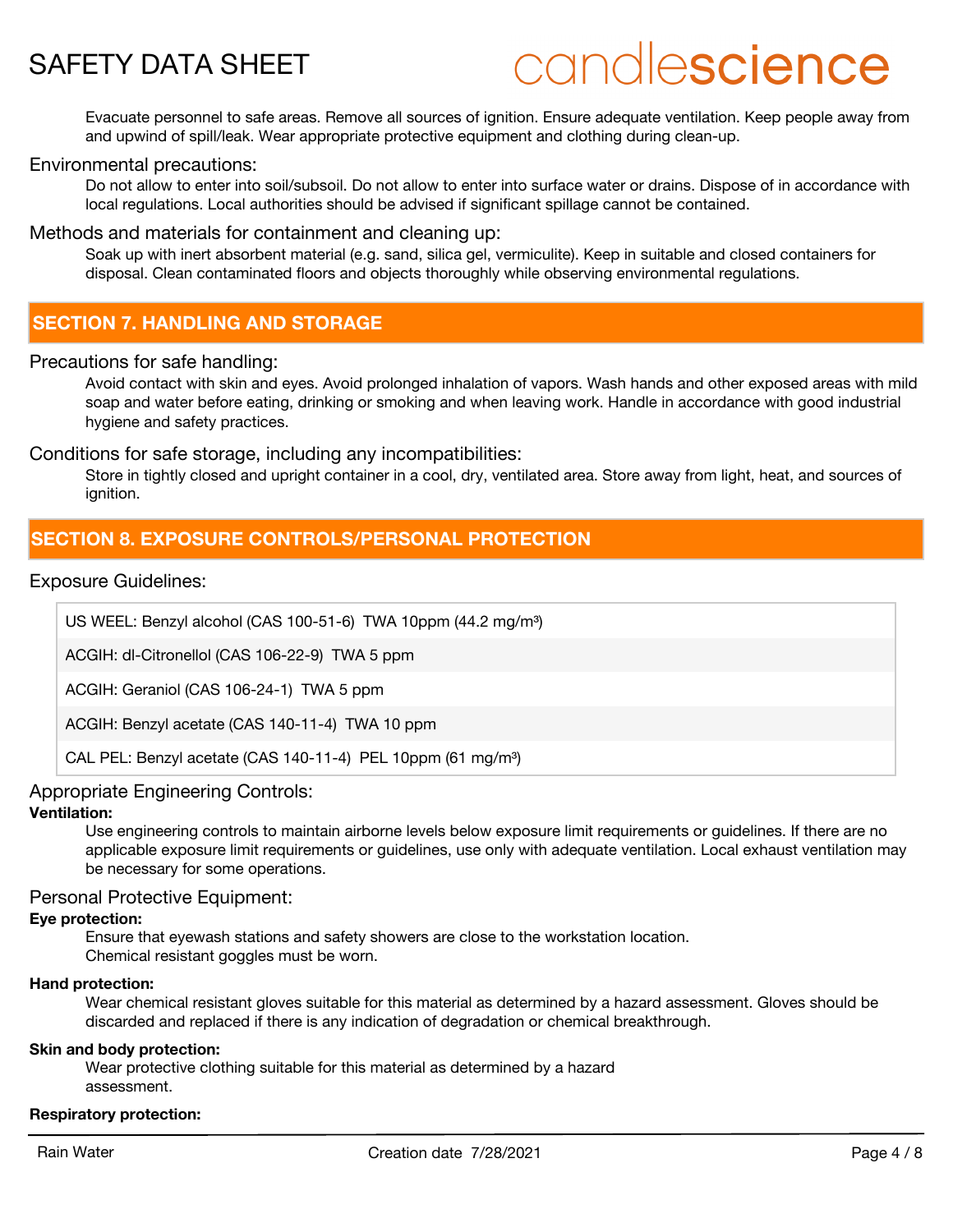# candlescience

Respiratory protection should be worn when workplace exposures exceed exposure limit requirements or guidelines. If there are no applicable exposure limits or guidelines, use an approved respirator where there is a potential for adverse effects, including but not limited to respiratory irritation or odor, where indicated or required by the exposure assessment. Selection of air-purifying or positive-pressure supplied air will depend on the results of the exposure assessment which includes an evaluation of the specific operations and the actual or potential airborne concentrations. The type of cartridge or filter to be used must be selected and approved for the chemical, class, or classes of chemicals likely to be encountered in the workplace. For emergency conditions, use an approved positive-pressure self-contained breathing apparatus.

### **General hygiene considerations:**

Handle in accordance with good industrial hygiene and safety practice. Remove contaminated clothing and protective equipment before entering eating areas. Wash hands before breaks and immediately after handling the product.

## **SECTION 9. PHYSICAL AND CHEMICAL PROPERTIES**

| Appearance:                                   | Liquid           |
|-----------------------------------------------|------------------|
| Color:                                        | Yellow           |
| Odor:                                         | Characteristic   |
| Odor threshold:                               | N/A              |
| pH:                                           | N/A              |
| Melting point:                                | N/A              |
| Boiling point:                                | N/A              |
| Flashpoint:                                   | 100 °C<br>212 °F |
| Evaporation Rate (Butyl Acetate = 1): $N/A$   |                  |
| Flammability (solid, gas):                    | N/A              |
| Upper lower flammability or explosive limits: | N/A              |
| Vapor density (Air=1):                        | N/A              |
| Vapor pressure:                               | N/A              |
| Specific gravity (H2O=1):                     | 1.003            |
| Solubility in water:                          | N/A              |
| Solubility in other solvents:                 | N/A              |
| Partition coefficient: n-octanol/water:       | N/A              |
| Auto-ignition temperature:                    | N/A              |
| Decomposition temperature:                    | N/A              |
| Kinematic viscosity:                          | N/A              |
| Dynamic viscosity:                            | N/A              |
| Explosive properties:                         | N/A              |
| Oxidizing properties:                         | N/A              |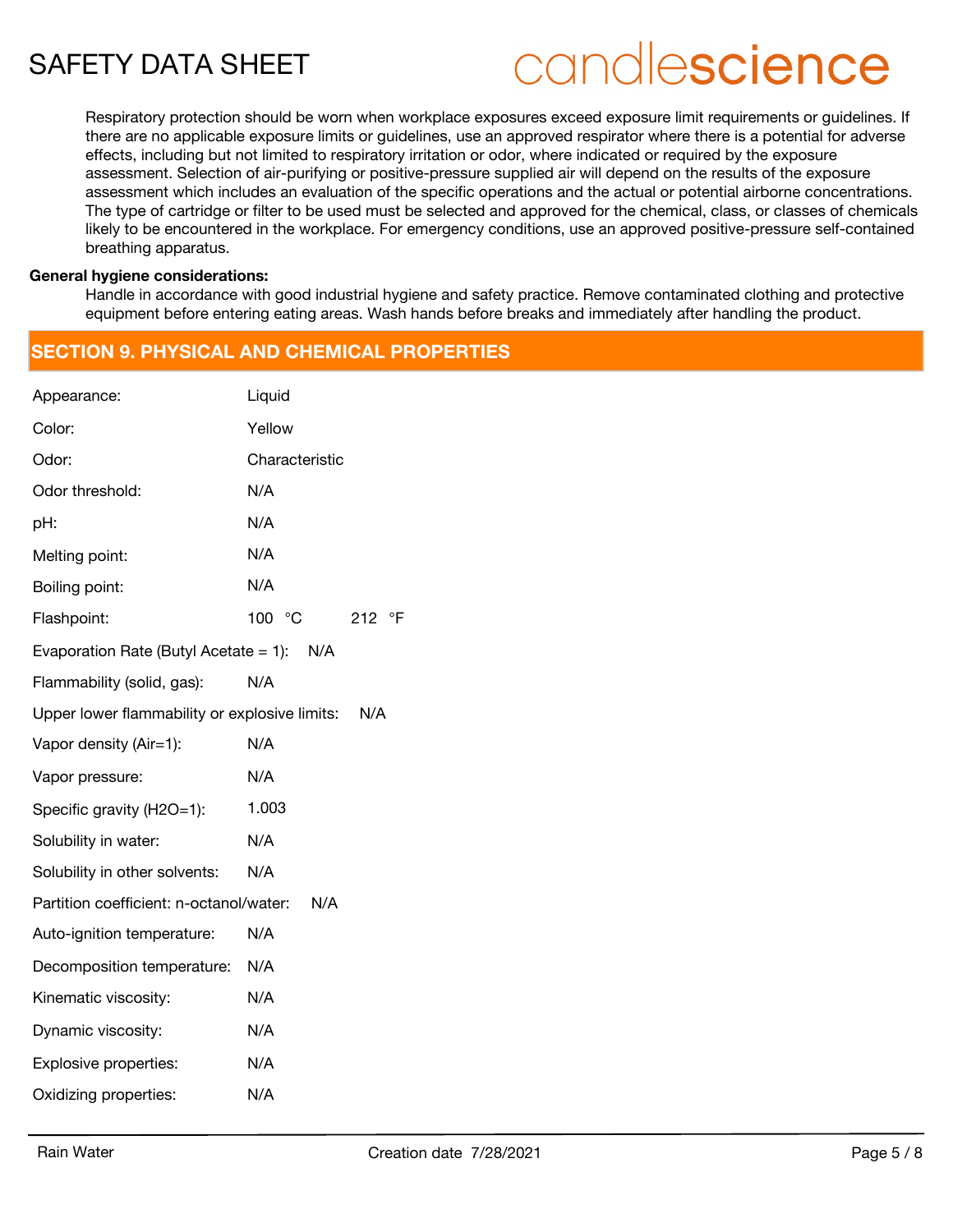# candlescience

Refractive index: N/A

# **SECTION 10. STABILITY AND REACTIVITY**

### **Chemical stability:**

The product is stable and non-reactive under normal conditions of use, storage and transport.

### **Possibility of hazardous reactions:**

Material is stable under normal conditions.

### **Conditions to avoid:**

Heat, flames and sparks. Temperature extremes and direct sunlight.

### **Incompatible materials:**

Strong oxidizing agents. Strong acids. Strong Bases.

### **Hazardous decomposition products:**

No hazardous decomposition products are known.

### **SECTION 11. TOXICOLOGICAL INFORMATION**

### **Acute oral toxicity:**

Harmful if swallowed.

### **Acute dermal toxicity:**

N/A

### **Acute inhalation toxicity:**

N/A

### **Skin corrosion/irritation:**

Causes skin irritation.

### **Serious eye damage/eye irritation:**

Causes serious eye damage.

### **Respiratory or skin sensitization:**

May cause an allergic skin reaction.

### **Mutagenicity:**

N/A

### **Reproductive toxicity:**

N/A

### **Carcinogenicity:**

N/A

Please note: Mixtures have not been tested for health hazards. The health hazard information presented is provided in accordance with US 29 CFR 1910.1200 and is based on the testing of individual components which have been shown to cause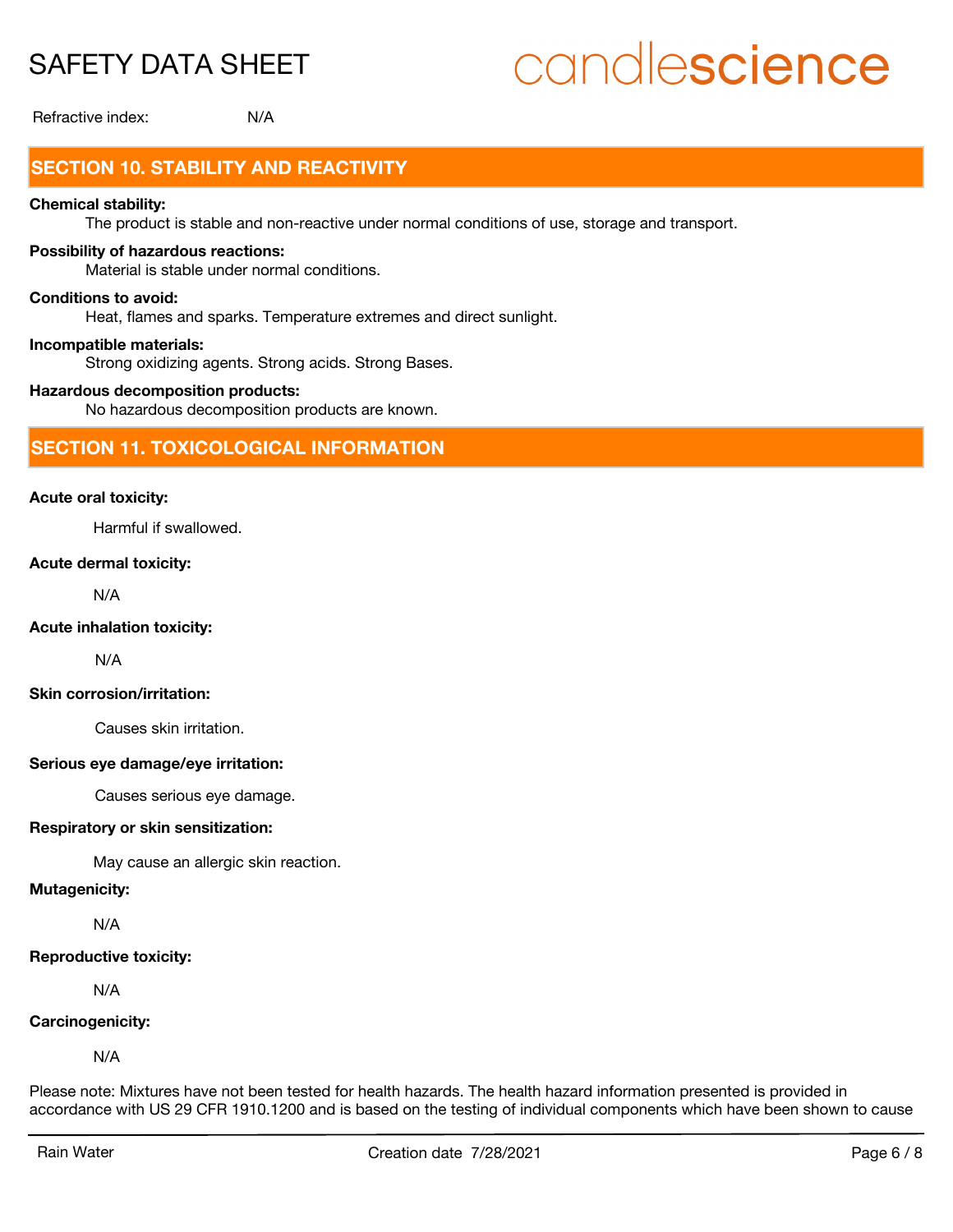# candlescience

or may cause these health effects when tested at higher concentrations or at full strength.

### **SECTION 12. ECOLOGICAL INFORMATION**

#### **Ecotoxicity:**

Very toxic to aquatic life. Toxic to aquatic life with long lasting effects.

### **Persistence and Degradability:**

N/A

### **Bioaccumulation:**

N/A

### **Other Adverse Effects:**

N/A

### **SECTION 13. DISPOSAL CONSIDERATIONS**

### **Disposal instructions:**

Collect and reclaim or dispose in sealed containers at licensed waste disposal site. Do not allow this material to drain into sewers/water supplies. Do not contaminate ponds, waterways or ditches with chemical or used container. Dispose of contents/container in accordance with local/regional/national/international regulations.

#### **Local disposal regulations:**

Dispose in accordance with all applicable regulations.

### **Hazardous waste code:**

The waste code should be assigned in discussion between the user, the producer and the waste disposal company.

### **Waste from residues/unused products:**

Dispose of in accordance with local regulations. Empty containers or liners may retain some product residues. This material and its container must be disposed of in a safe manner.

### **Contaminated packaging:**

Since emptied containers may retain product residue, follow label warnings even after container is emptied. Empty containers should be taken to an approved waste handling site for recycling or disposal.

| ISECTION 14. TRANSPORT INFORMATION   |                                                                   |  |  |  |
|--------------------------------------|-------------------------------------------------------------------|--|--|--|
| <b>IATA UN Number:</b>               | 3082                                                              |  |  |  |
| <b>IATA UN Proper Shipping Name:</b> | Environmentally Hazardous Substance, Liquid NOS (BENZYL BENZOATE) |  |  |  |
| <b>IATA Transport Hazard Class:</b>  | 9                                                                 |  |  |  |
| <b>IATA Packing group:</b>           | Ш                                                                 |  |  |  |
| <b>IATA Environmental Hazards:</b>   | N/A                                                               |  |  |  |
| <b>IATA ERG Codes:</b>               | N/A                                                               |  |  |  |
| <b>IATA Special Precautions:</b>     | N/A                                                               |  |  |  |
| <b>IATA Other Information:</b>       | N/A                                                               |  |  |  |
| <b>IMDG UN Number:</b>               | 3082                                                              |  |  |  |
| <b>IMDG UN Proper Shipping Name:</b> | Environmentally Hazardous Substance, Liquid NOS (BENZYL BENZOATE) |  |  |  |

## **SECTION 14. TRANSPORT INFORMATION**